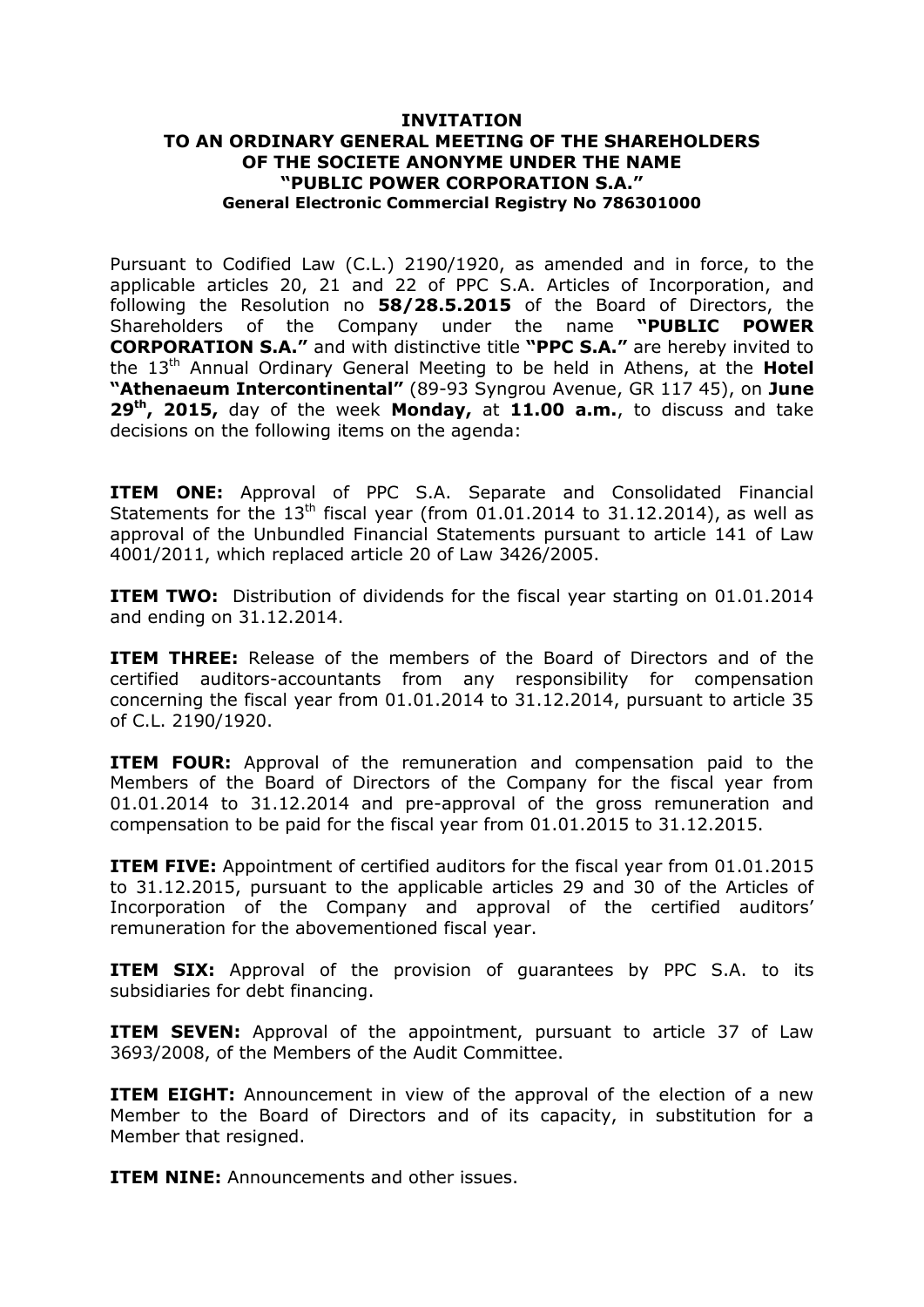# **PARTICIPATION RIGHT IN THE GENERAL MEETING**

In this Ordinary General Meeting (OGM), the Shareholders with right to participate and vote are those, who will be registered at the beginning of June the 24<sup>th</sup>, 2015, day of the week Wednesday, that is the  $(5^{\text{th}})$  day prior to the OGM date - Record Date, in PPC S.A. Shareholders' registry, which is electronically kept at the Company "Hellenic Exchanges S.A. Holding, Clearing, Settlement & Registry" (Hellenic Exchanges S.A. – EXAE), without share blocking required. Every ordinary share has the right of one vote. Shareholders' capacity is evidenced by providing a pertinent written certification by the above mentioned institution, or alternatively, via direct online connection of the Company with the registry of the latter. Shareholders' capacity must be effective at the beginning of June the  $24^{th}$ , 2015, day of the week Wednesday (Record Date) and the pertinent written certification or the electronic verification with respect to the Shareholders' capacity must be received by the Company the latest until June the 26<sup>th</sup>, 2015, day of the week Friday, that is, the  $(3^{\text{rd}})$  day prior to the OGM date. As regards the Company, participation and voting right at the OGM is attributed only to those having the shareholder's capacity on the aforementioned Record Date. In case of non compliance with the provisions of article 28a of C.L. 2190/1920, as in force, such Shareholder may participate in the OGM only following permission of the latter.

# PROCEDURE FOR THE EXERCISE OF VOTING RIGHT BY PROXY

The Shareholders who wish to participate in the Ordinary General Meeting (OGM) by proxy/ies representative/es, must send the pertinent proxy holder authorisation form (Power of Attorney), which is available at the Company's website [www.dei.com](http://www.dei.com/), to the Company's Corporate Announcements and Shareholders Services Unit (30, Chalkokondyli Street, GR 104 32 Athens,  $5<sup>th</sup>$  floor, office 512), no later than June the 26<sup>th</sup>, 2015, day of the week Friday, that is the  $(3^{rd})$  day prior to the date of the General Meeting.

Each shareholder may appoint up to three (3) proxy holders/representatives. However, if a shareholder holds shares of the company appearing in more than one securities account, the above limitation shall not prevent such shareholder from appointing separate proxy holders/representatives for the companies appearing in each securities account, as regards the General Meeting.

A proxy holder/representative acting on behalf of several shareholders may cast votes differently for each shareholder. The proxy holder/representative is obliged to disclose to the Company, before the commencement of the General Meeting, any fact which might be useful to the shareholders in assessing whether the proxy holder/representative might pursue interests other than the interest of the represented shareholder. A conflict of interest within this context may in particular arise where the proxy holder/representative:

a) is a controlling shareholder of the Company, or is another entity controlled by such shareholder;

b) is a member of the Board of Directors or the management of the Company, or of a controlling shareholder or an entity controlled by such shareholder;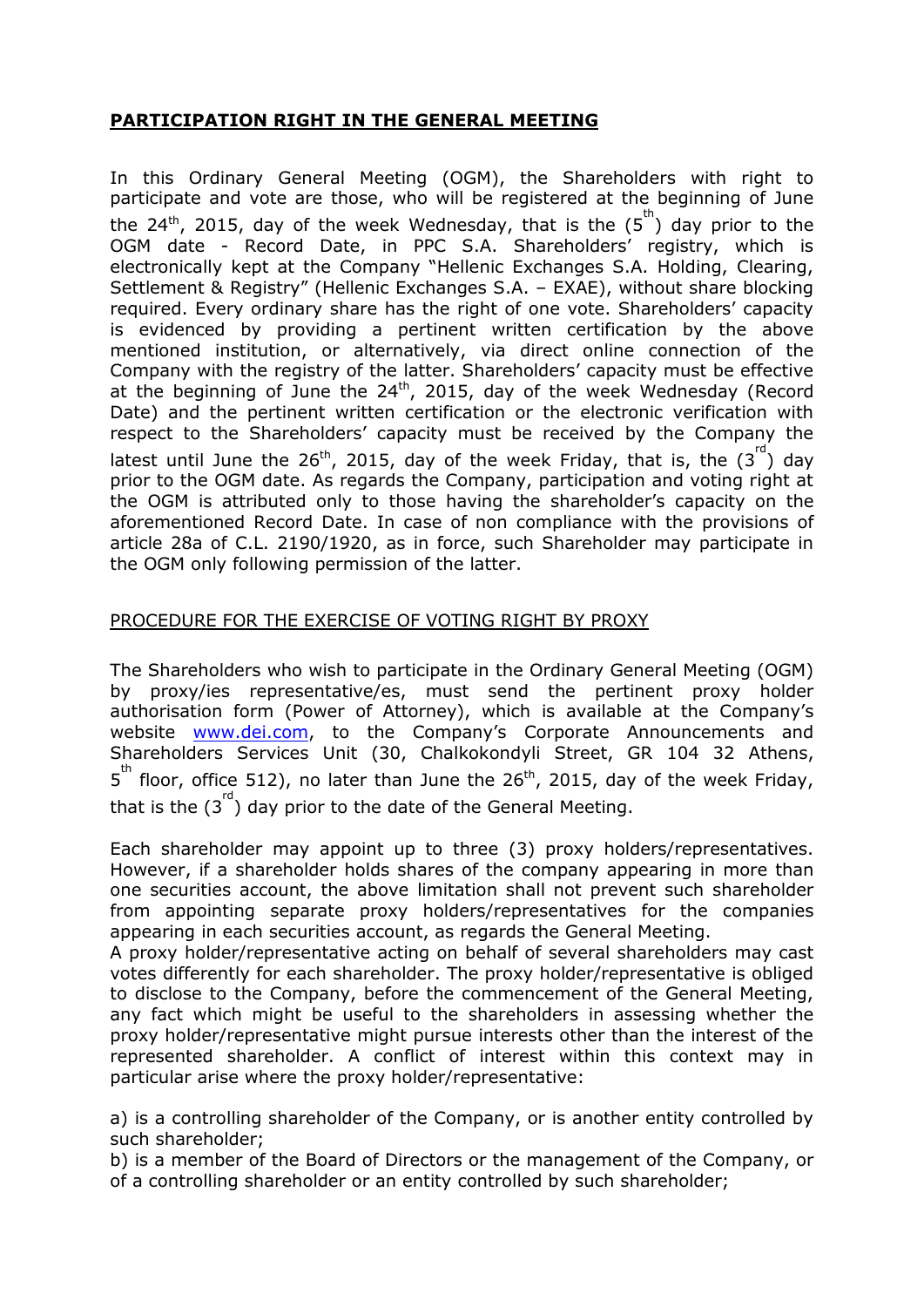c) is an employee or an auditor of the Company, or of a controlling shareholder or an entity controlled by such shareholder;

d) is a spouse or close relative (of  $1^{st}$  degree) with a natural person referred to in the above items a) to c).

The appointment and the revocation of appointment of a shareholder's proxy holder/representative shall be made in writing and shall be notified to the Company at least three (3) days prior to the date of the General Meeting.

The shareholders are requested to ensure the successful dispatch of the proxy holder authorisation form (power of attorney) and receipt thereof by the Company, by calling at the following numbers: +30 210 52 30 951, +30 210 52 93 207, +30 210 52 93 245.

In order to attend the General Meeting any shareholder/representative shall present an ID card. In case that the shareholder is a legal entity and has not appointed in accordance with the aforementioned procedure a proxy holder/srepresentative/s, then the legal representative of such shareholder shall also present his/her legalization documents, in order to attend the General Meeting.

#### SHAREHOLDERS' MINORITY RIGHTS

With respect to the aforementioned OGM, the Shareholders have also the following rights, which can be exercised within the following deadlines per right:

(a) Shareholders representing at least one twentieth (1/20) of the paid-up share capital may request from the Board of Directors to include in the Annual General Meeting's Agenda additional items, provided that the relevant request is communicated to the Board of Directors at least fifteen (15) days prior to the OGM. The said request must be accompanied by a written justification or a draft resolution for approval by the OGM.

(b) Shareholders representing at least one twentieth (1/20) of the paid-up share capital may request from the Board of Directors to upload to the Company's website [\(www.dei.gr\)](http://www.dei.gr/), at least six (6) days prior to the OGM date, draft resolutions for the items included in the initial or revised OGM agenda, provided that the relevant request is communicated to the Board of Directors at least seven (7) days prior to the OGM date.

(c) Following a request of shareholders communicated to the Company at least five (5) full days prior to OGM date, the Board of Directors must provide to the OGM the requested specific information with respect to Company's business, to the extent that these are useful for the actual assessment of the items on the agenda.

(d) Following a request of shareholders representing one fifth (1/5) of the paidup share capital, communicated to the Board of Directors at least five (5) full days prior to the OGM date, the Board of Directors must provide the OGM with information about the course of the Company's affairs and its financial situation.